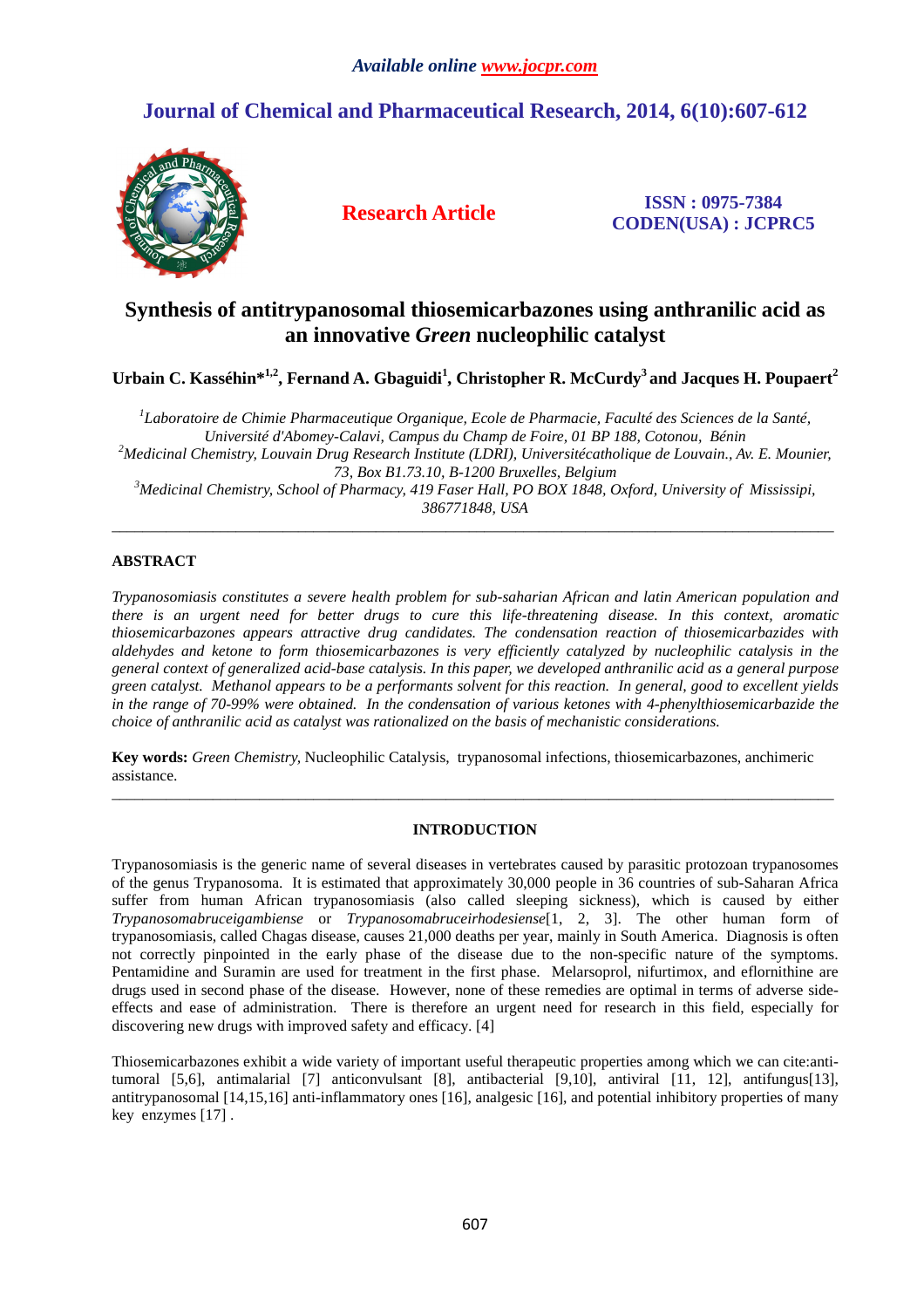

**Figure 1: General structure of antitrypanosomal thiosemicarbazones**

*\_\_\_\_\_\_\_\_\_\_\_\_\_\_\_\_\_\_\_\_\_\_\_\_\_\_\_\_\_\_\_\_\_\_\_\_\_\_\_\_\_\_\_\_\_\_\_\_\_\_\_\_\_\_\_\_\_\_\_\_\_\_\_\_\_\_\_\_\_\_\_\_\_\_\_\_\_\_*

Over the last 10 years, we became interested in these multi-faceted compounds owing to their significant potential in the treatment of infections caused in particular by trypanosomes. From previous publications in the field from our group, we became able to derive a general structure-activity relationship profile [18, 19]. Best compounds respond to the general structure shown in the Figure 1, where R is an alkyl, aralkyl, or aromatic substituent while X and Y are classical aromatic substituents (typically hydroxy, methoxy, chlorine, etc…). The synthesis of thiosemicarbazones derived from aldehydes and aliphatic ketones is well documented in the literature and this process is not considered as a big challenge for the synthetic organic chemist since, for example for aldehydes, this condensation proceeds in general rapidly even at room temperature. Aromatic ketones, however, are much less reactive and require rather high reaction temperatures and more extended reaction time compared to the former ones. Search for an efficient catalysis and an adequate solvent was thus planned in the context of *green chemistry* [20, 21, 22],to circumvent this crucial problem. *Green chemistry,* also sometimes referred to as sustainable chemistry, is a spirit in chemical research and engineering that encourages the design of products and processes that minimize the use and generation of hazardous substances or pollutants. It should be noted also that the condensation of thiosemicarbazides with ketones is a process of high atom economy (typically superior to 90%). For a example, entry #1 (Table 2) is endowed with an atomic economy of 94.6%. Atom economy is indeed an important concept of green chemistry philosophy and one of the most widely accepted ways to measure the "greenness" of a process or synthesis [23].

In two previous publications concerned with the expeditious synthesis of antitrypanosomalthiosemicarbazones derived from aromatic aldehydes and ketones, we clearly demonstrated the benefit of the use of nucleophilic catalysis in the overall context of the so-called generalized acid-base catalysis, according to the definition already proposed in the 1960's in the pioneeringwork of Jenks *et al*. [24, 25]. More precisely, our approach made use of the couple aniline: hydrochloric acid (anilinium chloride) as catalyst. Due to the general instability of anilines towards oxygen, in the practice aniline has to be redistilled prior use. We therefore searched for a more practical and *greener* alternative to this efficient catalyst. Anthranilic acid (*i.e*.2-aminobenzoic acid, **1**) was selected as a valuable candidate for this purpose owing to its good solubility in most usual organic solvents ( $log P = 1.21$ ), excellent pKa values (pKa<sub>1</sub> 2.14, (carboxylic acid), pKa<sub>2</sub> 4.95, aniliniumcation) inherent stability toward oxygen and non-toxicity: let us keep in mind that **1** is indeed vitamine  $L_1$ . Anthranilic acid (**1**) was also chosen because of its unique molecular structural arrangement with both the nucleophilic moiety  $(-NH<sub>2</sub>)$  and acid catalyst  $(-COOH)$  in close vicinity. We anticipated therefore that the carboxylic moiety would provide assistance both in the generation of the activated imine intermediate and in its decomposition by subsequent nucleophilic attack of the hydrazine-nitrogen the 4- phenylthiosemicarbazide. We would like to point out that the whole strategy of nucleophilic catalysis in its principle is based on the fact of substituting a single reaction (direct condensation) by a two consecutive reactions of significantly lower activation energy.

#### **EXPERIMENTAL SECTION**

#### **General Procedures**

Melting points (uncorrected) were determined in open capillary tubes using a Büchi SMP 20 melting point apparatus. IR spectra were recorded using a dispersion of the product in KBr disks by means of a Perkin-Elmer Model 297 spectrometer. <sup>1</sup>H and <sup>13</sup>C NMR spectra were recorded using a 400 mHz Bruker spectrometer. The NMR spectra were recorded at ambient temperature using tetramethylsilane (TMS) as internal reference. All compounds reported had IR, <sup>1</sup>H and <sup>13</sup>C NMR, MS, and elemental analysis data consistent with their structure. The experimental elemental analysis figures were found within 0.4% of the calculated values. Thin layer chromatography analyses were performed on Merck TLC plates (silica gel, 60F 254, E. Merck, Darmstadt, ref. 5735). All compounds reported here were found chromatographically homogenous in two standard solvents, *i.e.* acetone/toluene/cyclohexane (5:2:3,  $v/v/v$ ) and methanol/chloroform equilibrated with ammonia (1:9,  $v/v$ ). All reagents were purchased from Sigma/Aldrich.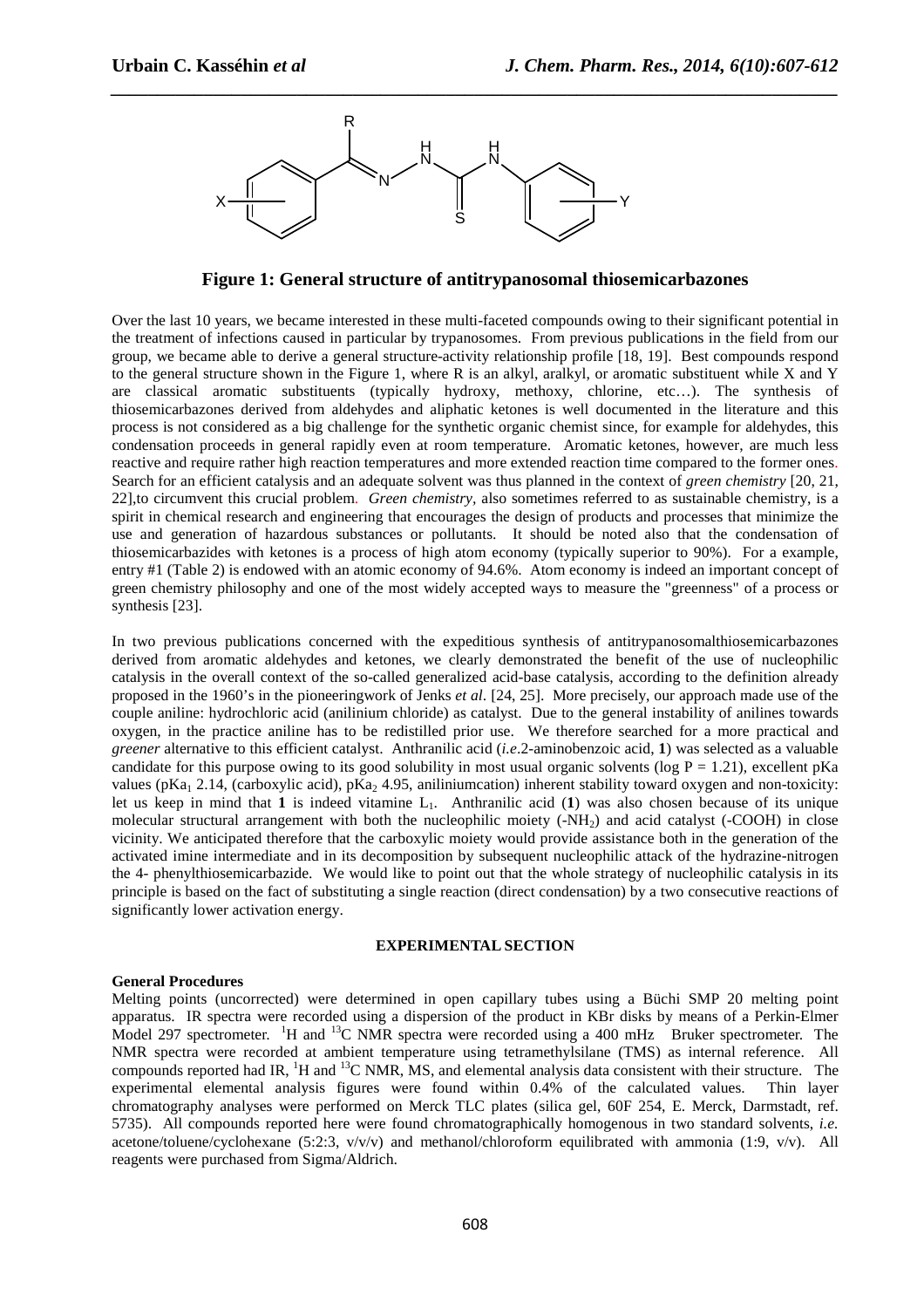## **2-2 (1-(4-nitrophenyl)ethylidene)-4-phenylthiosemicarbazide(entry # 3)**

This synthesis is representative of all the preparations listed in the Table 2.

To a room temperature solution of 4-nitroacetophenone (1.65 g, 10 mmol) and 4-phenylthiosemicarbazide (1.67 g, 10 mmol) in 50 mL of methanol were added in sequence 500 mg of anthranilic acid. The solution turning gradually to a slurry was magnetically stirred at 65° for 24 h, rapidly cooled in an ice bath, and filtered on a Büchner funnel to give 310 mg (99% yield) of TLC-pure vacuum-dried yellow crystals.

*\_\_\_\_\_\_\_\_\_\_\_\_\_\_\_\_\_\_\_\_\_\_\_\_\_\_\_\_\_\_\_\_\_\_\_\_\_\_\_\_\_\_\_\_\_\_\_\_\_\_\_\_\_\_\_\_\_\_\_\_\_\_\_\_\_\_\_\_\_\_\_\_\_\_\_\_\_\_*

Mp: 196-198°C (unaffected after recrystallization in methanol), <sup>1</sup>H-NMR (CDCl<sub>3</sub>)  $\delta$ (ppm): 9.35 (s, 1H, NH), 8.92(s, 1H, NH), 8.27-7.27(m, 9H, ArH), 2.41(s, 3H, CH3), <sup>13</sup>C-NMR (CDCl3) δ(ppm) : 177.13, 148.99, 145.05, 143.82, 138.23, 129.60, 128.21, 127.81, 127.20, 125.00, 14.44

#### **RESULTS AND DISCUSSION**

 As can be seen at Figures 3 and 4, which attempt to rationalize the catalysis offered by anthranilic acid, both the imine and thiosemicarbazone moieties are effectively catalyzed by the vicinality of the amine and carboxylic acid moieties. We tested **1** as a potential condensation catalyst in comparison with other known condensation catalyst classical (acetic acid, hydrochloric acid, para-toluenesulfonic acid, etc.) in our benchmark reaction, *i.e.* the condensation of 4-nitroacetophenone with 4-phenylthiosemicarbazide shown in the Figure 2.



#### **Figure 2: Condensation of 4-nitroacetophenone with 4-phenylthiosemicarbazide**

In this context, we found out that **1** performed better than classical catalysts (*i.e.*) and was found in many instances nearly equivalent or slightly superior to anilinium chloride (*Cfr* Table 1). Practically speaking, in preliminary experiments methanol and absolute ethanol were found fairly good solvents and consequently methanol was used throughout Table 1.

To evaluate the generality of applicability of **1** as catalyst we extended our benchmark reaction to a series of ~20 additional substrates aiming at increasing the chimiodiversity, in particular some benzophenone derivatives (*i.a.*  tetralones, indanones, fluorenones …) which are relatively more inert than sterically crowded aliphatic or arylaliphatic ketones (*Cfr* Table 2). Overall, we can state that **1** performed rather quite satisfactorily giving rise to yields in the range 70-99% with exception for entry #13. This can be ascribed to the fact that this β-dicarbonyl system is strongly enolized, rendering ketonic carbonyl less prone to nucleophilic attack by the thiosemicarbazide reagent.

| Entry | $Time(h)$ Temperature( $°C$ ) | Solvent | <b>Catalyst<sup>a</sup></b>       | Yield $(\% )$ |
|-------|-------------------------------|---------|-----------------------------------|---------------|
|       |                               |         | Methanol Aniline/aceticacid       |               |
|       |                               |         | Methanol Aniline/formicacid       | 82            |
|       |                               |         | Methanol Aniline/hydrochloricacid | 88            |
|       |                               |         | Methanol L-Proline                |               |

5 3 65 Methanol Guanidine hydrochloride 59<br>6 3 65 Methanol Aceticacid 86

Methanol Aceticacid 65 Methanol Montmorillonite K-10 32

**Table1: Comparison of catalytic systems in the condensation of 4-nitroacetophenone with 4-phenylthiosemicarbazide** 

*a 1 % vol. catalyst was used through-out the whole series of experiments presented in Table1*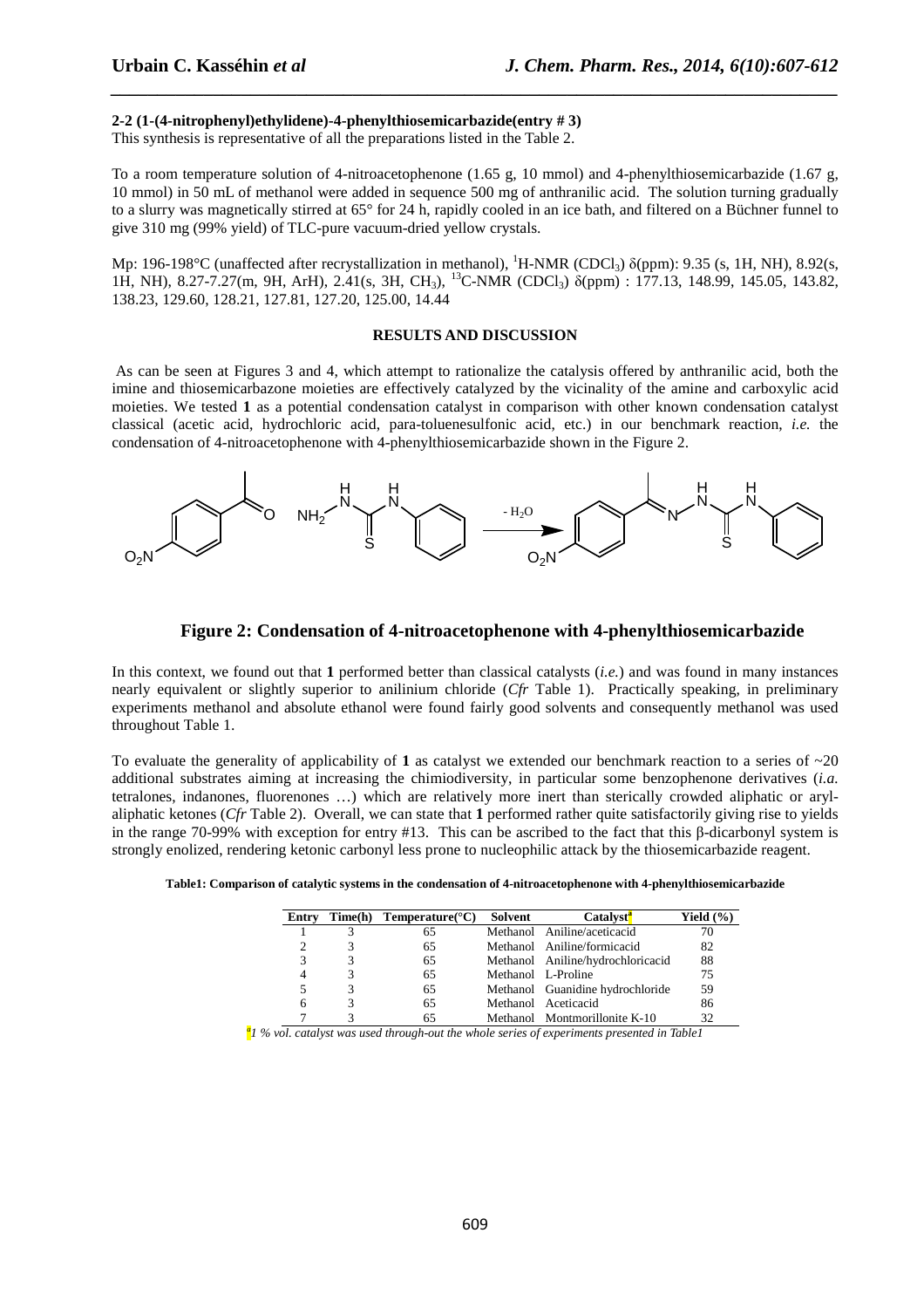

**Figure 3: Formation of intermediate imine with participation of the vicinal carboxylic acid moiety (anchimeric assistance)** 



**Figure 4: Thiosemicarbazone formation** *via* **decomposition of the tetrahedral adduct generated by nucleophilic attack of thiosemicarbazide on imine intermediate**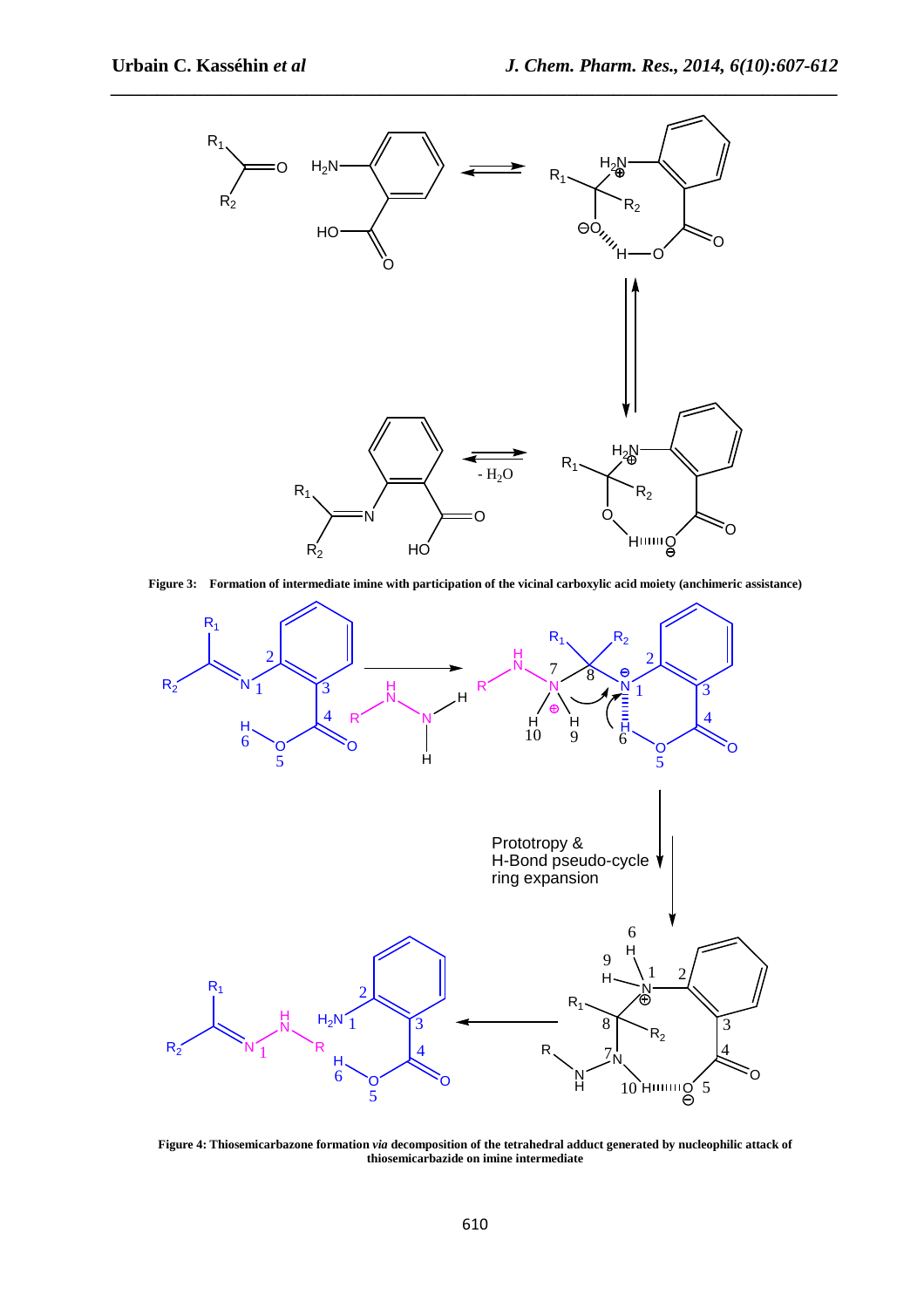The mechanism of catalysis by anthranilic acid, which involves anchimeric assistance, takes place in two steps: first, activation reaction there is the formation of an imine species between the ketone and anthranilic acid (see Figure 3) which proceeds *via* the formation of a tetrahedral adduct in which the negative charge on oxygen is stabilized by an intramolecular hydrogen bond offered by the carboxylic acid ideally located in the vicinity owing to its ortho position. Subsquent water elimination leads to the expected imine species. In the second step (see Figure 4), attach of the nucleophilic thiosemicarbazide nitrogen on the previously formed imine species leads a tetrahedral adduct which again is stabilized by an internal hydrogen bond in which hydrogen 6 is locked in a so-called ''proton cage ''. Prototropy and proton cage rearrangement leads to the expected thiosemicarbazone species with regeneration of the anthranilic acid catalyst. This final act creates a catalytic loop.

*\_\_\_\_\_\_\_\_\_\_\_\_\_\_\_\_\_\_\_\_\_\_\_\_\_\_\_\_\_\_\_\_\_\_\_\_\_\_\_\_\_\_\_\_\_\_\_\_\_\_\_\_\_\_\_\_\_\_\_\_\_\_\_\_\_\_\_\_\_\_\_\_\_\_\_\_\_\_*

| Entry | Ketone                | Solvent          | Yield $(\% )$ |
|-------|-----------------------|------------------|---------------|
|       | 4-Nitroacetophenone   | 1,2-propanediol  | 85            |
| 2     | 4-Nitroacetophénone   | 1,3-propanediol  | 85            |
| 3     | 4-Nitroacetophenone   | Methanol         | 99            |
| 4     | Benzophenone          | Trifluoroethanol | 75            |
| 5     | Bromoacetophenone     | Methanol         | 96            |
| 6     | 4-Bromo-Phenylglyoxal | Methanol         | 71            |
| 7     | Camphre               | Methanol         | 60            |
| 8     | Butyrophenone         | Methanol         | 98            |
| 9     | 1-Indanone            | Methanol         | 91            |
| 10    | 9-Fluorenone          | Methanol         | 90            |
| 11    | 7-Methoxy-1-tetralone | Methanol         | 95            |
| 12    | 1-Tetralone           | Methanol         | 78            |
| 13    | Acetylacetanilide     | Methanol         | 38            |
| 14    | 4-Acetylbiphenyl      | Methanol         | 99            |
| 15    | Acetophenone          | Methanol         | 85            |
| 16    | Propriophenone        | Methanol         | 96            |

|  |  |  |  | Table 2: Reaction of ketones with 4-phenylthiosemicarbazide catalyzed by anthranilic acid |  |
|--|--|--|--|-------------------------------------------------------------------------------------------|--|
|  |  |  |  |                                                                                           |  |

### **CONCLUSION**

Further work is now being devoted to expanding this model of catalysis based on a BrØnsted-Lowry acid approach to a more generalized Lewis paradigm. Conclusively, in this paper, we disclose the discovery of anthranilic acid as an utmost valuable nucleophilic *green* catalyst in the general framework of the synthesis of antitrypanosomalthiosemicarbazones.

Methanol was found to be a good solvent in the condensation of different ketone substrates with 4 phenylthiosemicarbazide. The catalyst role of anthranilic acid is supported by mechanistic approach involving anchimeric assistance.

#### **Acknowledgments**

The authors wish to acknowledge the generous contribution of the CTB (Coopération Technique Belge, Brussels, Belgium) both in terms of fellowship (U.C.K.) and financial support.

### **REFERENCES**

[1] FCourtin ; S Dupont ; DG Zeze ; V Jamonneau ; B Sané ; GC Coulibaly ; et P Solano, *TropicalMedicine and International Health*, **2005**, 10(4), 340-346.

[2] R Brun; J Blum; F Chappuis; C Burri, *Lancet* ,**2010,** 375,148-159

[3] WHO, http://www.who.int/trypanosomiasis.african/en/ (Accessed 28.05.2014)

[4] JD Maya; BK Cassels; P Iturriaga-Vásquez. *Comp. Biochem. Physiol., Part a Mol. Integr. Physiol.***2007**, 146, 601–20

[5] DR Richardson; DS Kalinowski; V Richardson; PC Sharpe; DB Lovejoy, M Islam; PV Bernhardt. *J. Med. Chem.*, **2009**, 52(5), 1459-1470.

[6] AP da Silva; MV Martini; CMA de Oliveira, S Cunha; IE de Carvalho, ALTG Ruiz; CC da Silva. *Eur. J. Med. Chem*., **2010**, 45, 2987-2993.

[7] JPMallari; WA Guiguemde; RKGuy,*Bioorg. Med. Chem. Lett.*, **2009**, 19(13), 3546-3549

[8] N Aggarwal; R Aggarwal; P Mishra; JS Jain; SK Bansal; KK Jha, *Cent. Nerv. Syst. Agents Med*. *Chem*., **2008**, 8(1), 26-28

[9] S Umamatheswari; SKabilan*J. Enzyme. Inhib. Med. Chem*., **2011**, 26(3), 430-9.

[10] AKHalve; BBhashkar; VSharma; RBhadauria ; AKankoriya; ASoni; KTiwari, *J. Enzy. Inhib. Med. Chem*., **2008**, 23(1), 77-81.